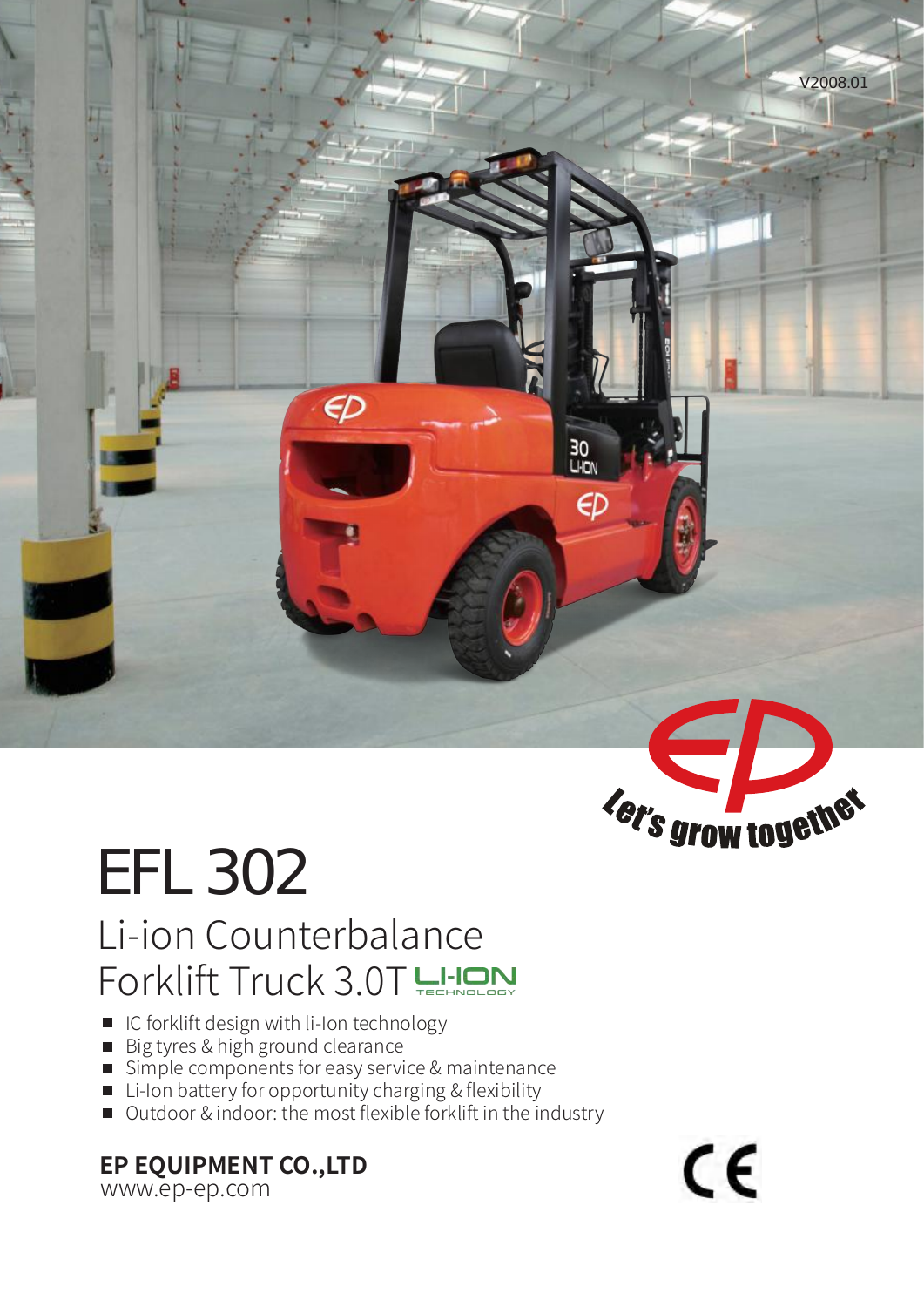### **N**FEATURE

#### **Lithium-ion technology**

EFL 302 adapts LFP Li-ion battery that prevents the battery from self-ignition and ensures safety operation. EFL 302 supports opportunity charging so it can be charged at preferable time during the day without disrupting working schedules.

#### **L** Low TCO

Comparing to a diesel forklift truck, EFL 302 saves 30%-50% of energy cost with li-ion technology. And there is no maintenance fee with no air filter, oil filter, engine oil or starter battery installed on the truck.



#### **Easy driving**

The truck is equipped with electric-hydraulic braking system. The system shortens the braking distance to ensure safety while reducing the driving fatigue in the meantime.

#### **Brilliant visibility**

A wide view mast ensures good visibility during operation. This enables operator to better monitor the status of the cargo.



#### **Telematics**

EFL 302 offers EP's latest Telematics. It provides the following features to facilitate your feet management:

- Truck location in real-time
- Reports of truck usages and diagnosis
- Li-ion battery condition analytics
- Updates on card access registration

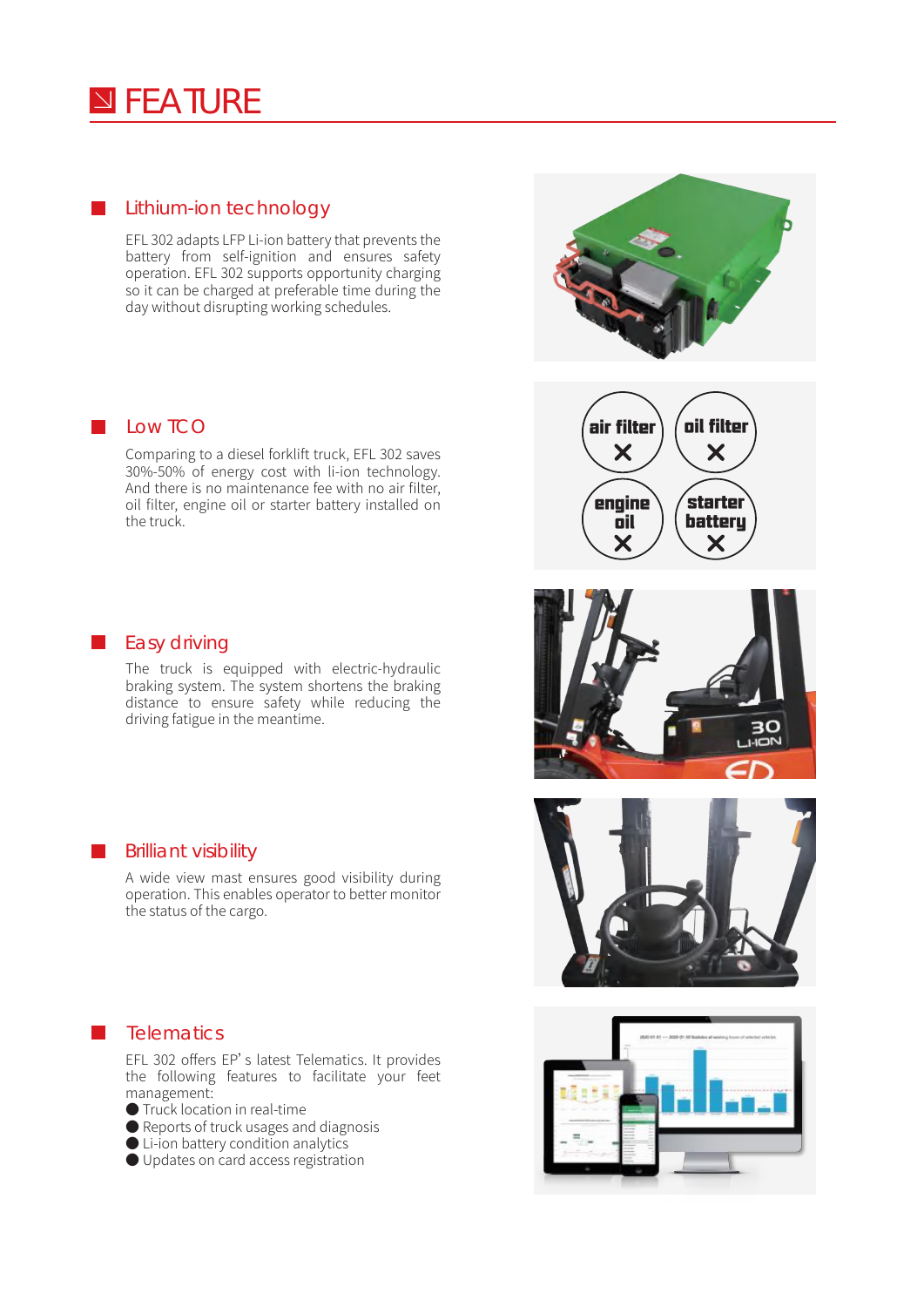### EFL 302 Electric Counterbalance Forklift Truck 3.0T

| <b>Distinguishing mark</b> |                                                       |                        |          |                      |  |  |  |
|----------------------------|-------------------------------------------------------|------------------------|----------|----------------------|--|--|--|
| 1.1                        | Manufacturer                                          |                        |          | EР                   |  |  |  |
| 1.2                        | Model designation                                     |                        |          | EFL302               |  |  |  |
| 1.3                        | Drive unit                                            |                        |          | Electrics            |  |  |  |
| 1.4                        | Operator type                                         |                        |          | Seated               |  |  |  |
| 1.5                        | rated capacity                                        | Q                      | t        | 3                    |  |  |  |
| 1.6                        | Load center distance                                  | с                      | mm       | 500                  |  |  |  |
| 1.8                        | Load distance, centre of drive axle to fork           | x                      | mm       | 495                  |  |  |  |
| 1.9                        | Wheelbase                                             | y                      | mm       | 1750                 |  |  |  |
| Weight                     |                                                       |                        |          |                      |  |  |  |
| 2.1                        | Service weight (include battery)                      |                        | kg       | 4280                 |  |  |  |
| 2.2                        | Axle loading, laden driving wheels / steering wheels  |                        | kg       | 6700/580             |  |  |  |
| 2.3                        | Axle loading, unladen driving wheels /steering wheels |                        | kg       | 1990/2290            |  |  |  |
| <b>Types, Chassis</b>      |                                                       |                        |          |                      |  |  |  |
| 3.1                        | Tyre type, driving wheels / steering wheels           |                        |          | Solid                |  |  |  |
| 3.2                        | Tyre size, driving wheels                             |                        |          | 28X9-15              |  |  |  |
| 3.3                        | Tyre size, steering wheels                            |                        |          | $6.50 - 10$          |  |  |  |
| 3.5                        | Wheels, number driving/steering (x=drive wheels)      |                        | mm       | 2x/2                 |  |  |  |
| 3.6                        | Tread, Driving wheels                                 | $b_{10}$               | mm       | 1010                 |  |  |  |
| 3.7                        | Tread, Steering wheels                                | b11                    | mm       | 980                  |  |  |  |
| <b>Dimensions</b>          |                                                       |                        |          |                      |  |  |  |
| 4.1                        | Tilt of mast/fork carriage forward/backward           | $\alpha$ / $\beta$ (°) |          | 6/6                  |  |  |  |
| 4.2                        | Height, mast lowered                                  | h1                     | mm       | 2280                 |  |  |  |
| 4.3                        | Free lift (load backrest)                             | h2                     | mm       | 915                  |  |  |  |
| 4.4                        | Lift height                                           | h <sub>3</sub>         | mm       | 4800                 |  |  |  |
| 4.5                        | Height, mast extended                                 | h4                     | mm       | 6050                 |  |  |  |
| 4.7                        | Height of overhead guard (cabin)                      | h <sub>6</sub>         | mm       | 2160                 |  |  |  |
| 4.8                        | Seat height                                           | h7                     | mm       | 1130                 |  |  |  |
| 4.12                       | Tow center of pin height                              | $h_{10}$               | mm       | 320                  |  |  |  |
| 4.19                       | Overall length                                        | $\mathsf{I}$           | mm       | 4020                 |  |  |  |
| 4.20                       | Length to face of forks                               | $\mathsf{I}_2$         | mm       | 2810                 |  |  |  |
| 4.21                       | Overall width                                         | b1/b2                  | mm       | 1230                 |  |  |  |
| 4.22                       | Fork dimensions                                       | s/el                   | mm       | 45×125×1200          |  |  |  |
| 4.23                       | Fork carriage class/type A, B                         |                        |          | 3A                   |  |  |  |
| 4.24                       | Fork carriage width                                   | b <sub>3</sub>         | mm       | 1150                 |  |  |  |
| 4.31                       | Ground clearance, laden, below mast                   |                        | mm       | 120                  |  |  |  |
| 4.32                       |                                                       | m <sub>1</sub><br>m2   |          | 150                  |  |  |  |
| 4.34.1                     | The minimum ground clearance of frame                 | Ast                    | mm       | 4495                 |  |  |  |
|                            | Aisle width for pallets 1000 x 1200 crossways         |                        | mm       |                      |  |  |  |
| 4.34.2                     | Aisle width for pallets $800 \times 1200$ lengthways  | Ast<br>Wa              | mm       | 4495                 |  |  |  |
| 4.35                       | Turning radius                                        |                        | mm       | 2600                 |  |  |  |
| 5.1                        | Performance data<br>Travel speed, laden/ unladen      |                        | km/h     | 11/12                |  |  |  |
| 5.2                        | Lifting speed, laden/ unladen                         |                        | m/s      | 0.23/0.35            |  |  |  |
| 5.3                        | Lowering speed, laden/ unladen                        |                        |          | 0.4/0.43             |  |  |  |
| 5.8                        | Max. gradeability, laden/unladen                      |                        | m/s<br>% | 15/15                |  |  |  |
| 5.10                       | Service brake type                                    |                        |          | Mechanics+ Hydraulic |  |  |  |
|                            | park brake type                                       |                        |          | <b>Mechanics</b>     |  |  |  |
|                            | <b>Electric-engine</b>                                |                        |          |                      |  |  |  |
| 6.1                        | Drive motor rating S2 60 min                          |                        | kW       | 10                   |  |  |  |
| 6.2                        | Lift motor rating at S3 15%                           |                        | kW       | 12                   |  |  |  |
| 6.3                        | The maximum allowed size battery                      |                        | mm       | 705X 565X266         |  |  |  |
| 6.4                        | Battery voltage/nominal capacity K5                   |                        |          | 80V205AH             |  |  |  |
| 6.5                        | Battery weight                                        |                        | kg       |                      |  |  |  |
| <b>Addition data</b>       |                                                       |                        |          |                      |  |  |  |
| 8.1                        | Type of drive unit                                    |                        |          | AC                   |  |  |  |
| 10.5                       | Steering type                                         |                        |          | hydraulic            |  |  |  |
| 10.7                       | Sound pressure level at the driver's ear              |                        | dB(A)    | $\cdot 74$           |  |  |  |
|                            |                                                       |                        |          |                      |  |  |  |

If there are improvements of technical parameters or configurations, no further notice will be given.

The diagram shown may contain non-standard configurations.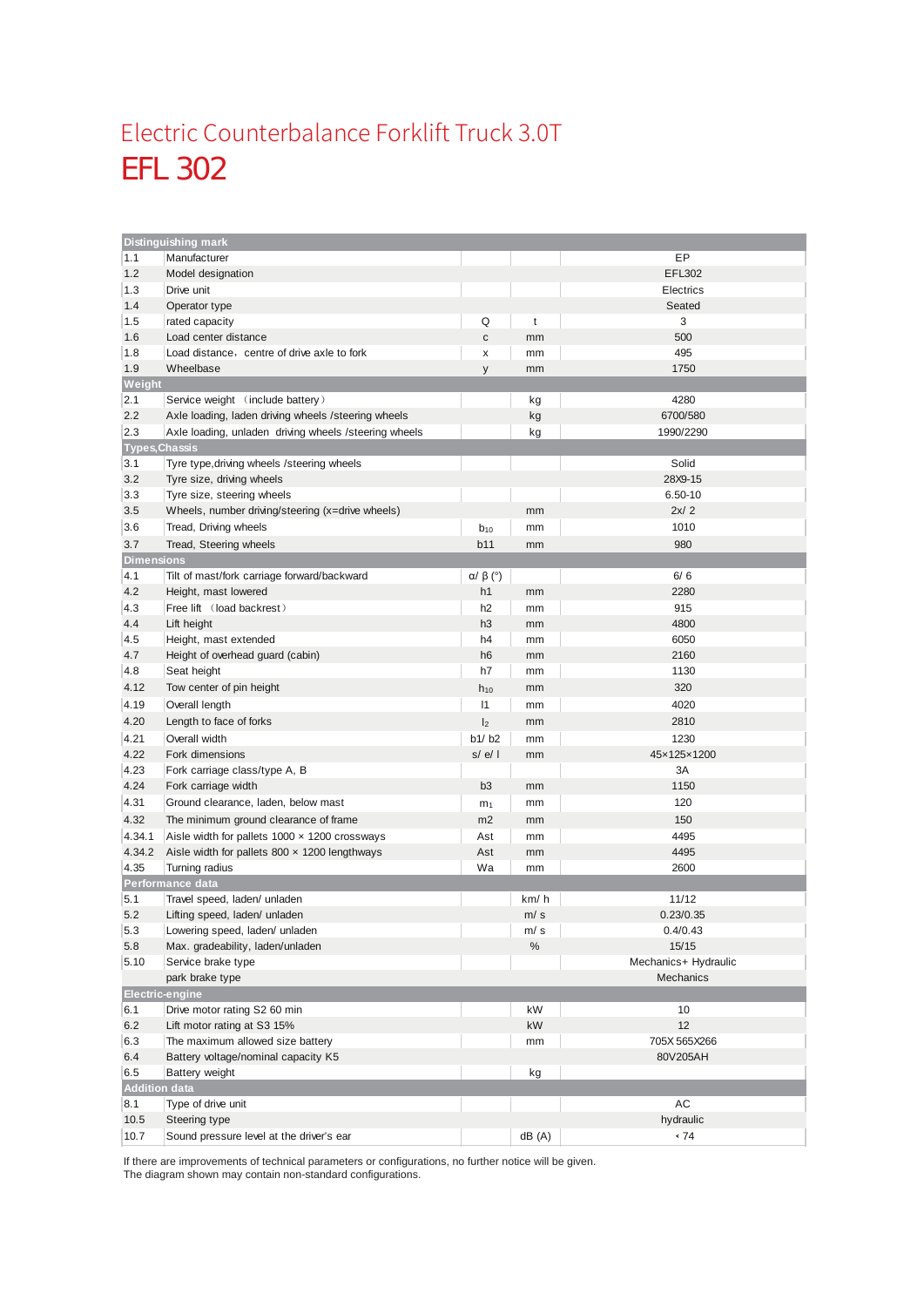

# Mast Option

|                                | Model | Max.fork<br>height | Overall height |          | Free lift |                     |                  | Tilt range       |            | Capacity        |                         |             |
|--------------------------------|-------|--------------------|----------------|----------|-----------|---------------------|------------------|------------------|------------|-----------------|-------------------------|-------------|
| Tpye                           |       |                    |                | Extended |           |                     |                  | Front Overhang   |            |                 | Load capacity at 500 mm |             |
|                                |       |                    | Lowered        | Without  | With      | Without<br>backrest | With<br>backrest |                  | <b>FWD</b> | <b>BWD</b>      | Single tire             | Double tire |
|                                |       |                    |                | backrest | backrest  |                     |                  | 3.0 <sub>t</sub> |            |                 | 3.0 <sub>t</sub>        |             |
|                                |       | mm                 | mm             | mm       | mm        | mm                  | mm               | mm               | Deg        | Deg             | kg                      | kg          |
| Wide view mast                 | 2W200 | 2000               | 1570           | 2570     | 3250      | 120                 | 120              | 481              | 6          | 10              | 3000                    | 3000        |
|                                | 2W250 | 2500               | 1820           | 3070     | 3750      | 120                 | 120              | 481              | 6          | 10              | 3000                    | 3000        |
|                                | 2W270 | 2700               | 1920           | 3270     | 3950      | 120                 | 120              | 481              | 6          | 10              | 3000                    | 3000        |
|                                | 2W300 | 3000               | 2070           | 3570     | 4250      | 120                 | 120              | 481              | 6          | 10              | 3000                    | 3000        |
|                                | 2W330 | 3300               | 2220           | 3690     | 4370      | 120                 | 120              | 481              | 6          | 10 <sup>1</sup> | 3000                    | 3000        |
|                                | 2W350 | 3500               | 2320           | 3890     | 4570      | 120                 | 120              | 481              | 6          | 10              | 3000                    | 3000        |
|                                | 2W360 | 3600               | 2370           | 3990     | 4670      | 120                 | 120              | 481              | 6          | 10              | 3000                    | 3000        |
|                                | 2W400 | 4000               | 2620           | 4040     | 4720      | 120                 | 120              | 481              | 6          | 10              | 2850                    | 3000        |
|                                | 2W430 | 4300               | 2770           | 4340     | 5020      | 120                 | 120              | 481              | 6          | 6               | 2700                    | 2900        |
|                                | 2W450 | 4500               | 2870           | 4290     | 4970      | 120                 | 120              | 481              | 6          | 6               | 2550                    | 2850        |
| 2-stage mast<br>wide view<br>J | 2F250 | 2500               | 1805           | 2220     | 2900      | 1210                | 560              | 481              | 6          | 10              | 3000                    | 3000        |
|                                | 2F270 | 2700               | 1905           | 2320     | 3000      | 1310                | 660              | 481              | 6          | 10              | 3000                    | 3000        |
|                                | 2F300 | 3000               | 2055           | 2620     | 3300      | 1460                | 810              | 481              | 6          | 10              | 3000                    | 3000        |
|                                | 2F330 | 3300               | 2205           | 3870     | 4550      | 1610                | 960              | 481              | 6          | 10              | 3000                    | 3000        |
|                                | 2F360 | 3600               | 2355           | 4020     | 4700      | 1760                | 1110             | 481              | 6          | 10              | 3000                    | 3000        |
|                                | 2F400 | 4000               | 2605           | 4420     | 5100      | 2060                | 1410             | 481              | 6          | 10              | 2850                    | 3000        |
| 3-stage mast<br>wide view<br>ã | 3F430 | 4300               | 2095           | 4910     | 5570      | 1360                | 730              | 495              | 6          | 6               | 2550                    | 2850        |
|                                | 3F450 | 4500               | 2175           | 5070     | 5750      | 1460                | 810              | 495              | 6          | 6               | 2400                    | 2700        |
|                                | 3F480 | 4800               | 2280           | 5375     | 6050      | 1565                | 915              | 495              | 6          | 6               | 2250                    | 2550        |
|                                | 3F500 | 5000               | 2365           | 5570     | 6250      | 1610                | 960              | 495              | 6          | 6               | 1650                    | 2250        |
|                                | 3F550 | 5500               | 2615           | 6150     | 6830      | 1770                | 1120             | 495              | 3          | 6               | 1800                    | 2250        |
|                                | 3F600 | 6000               | 2865           | 6570     | 7250      | 2020                | 1370             | 495              | 3          | 6               | 1200                    | 2100        |